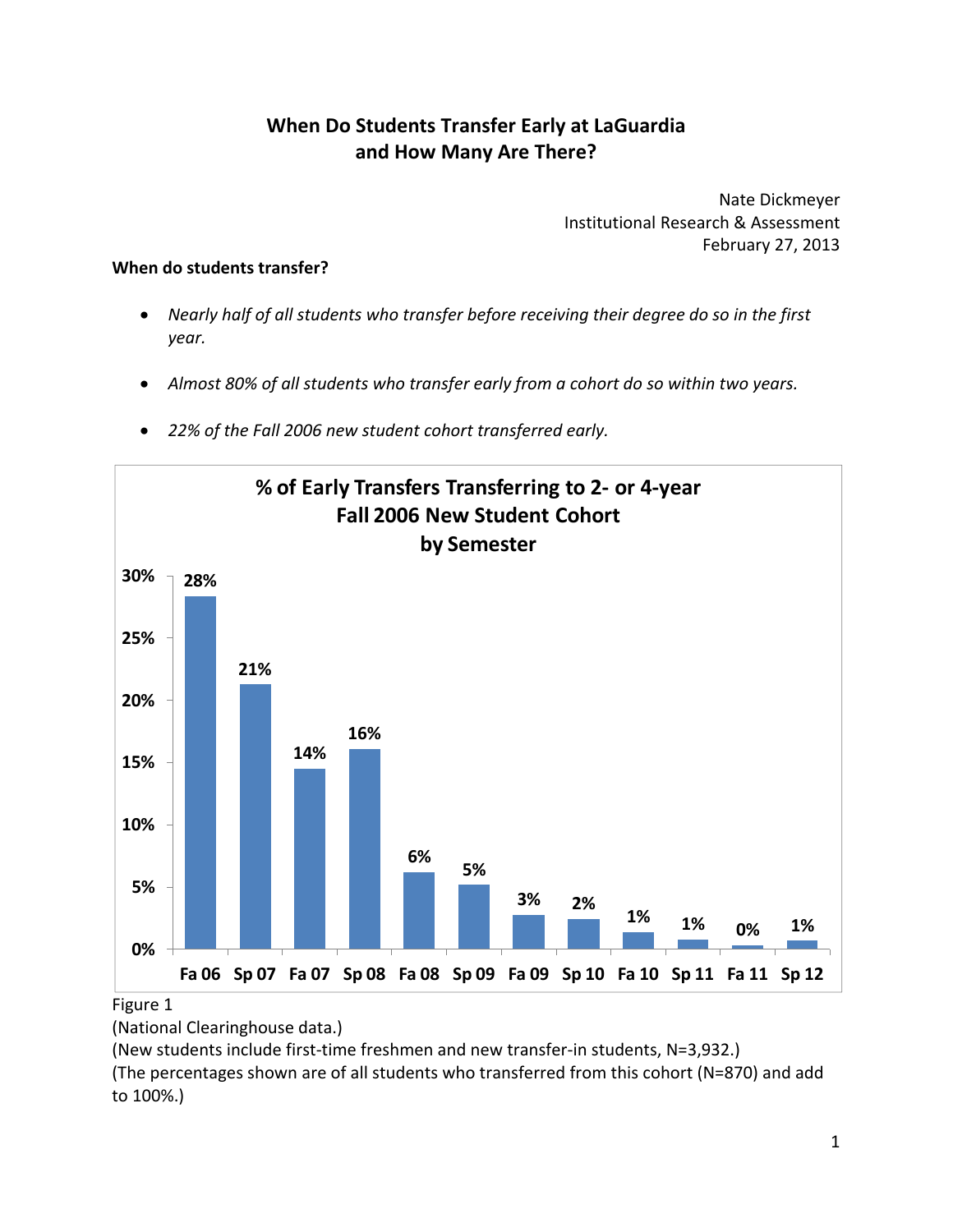#### **When do students transfer to 4‐year colleges?**

- *13% of the cohort will transfer to four‐year colleges.*
- 9% of the cohort will transfer to two-year colleges.
- A handful of students are still transferring to two‐year colleges after two years.



Figure 2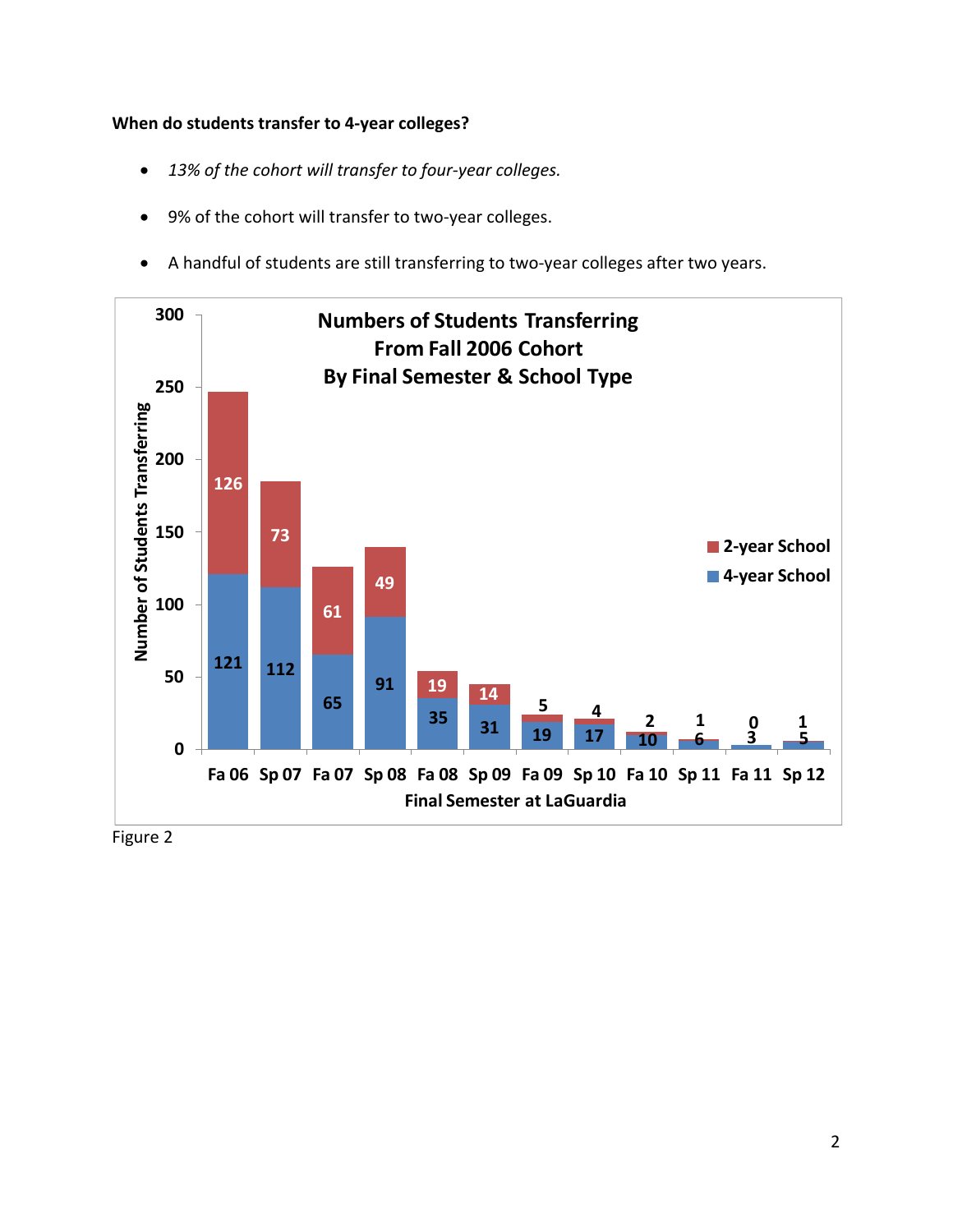## **How many credits have students earned before they transfer?**

- *Students transfer before earning their degree at all credit levels.*
- *As expected, students transferring to two‐year colleges accumulate fewer earned credits before transferring.*
- *18% of those transferring before earning a degree have earned more than 45 credits.*



Figure 3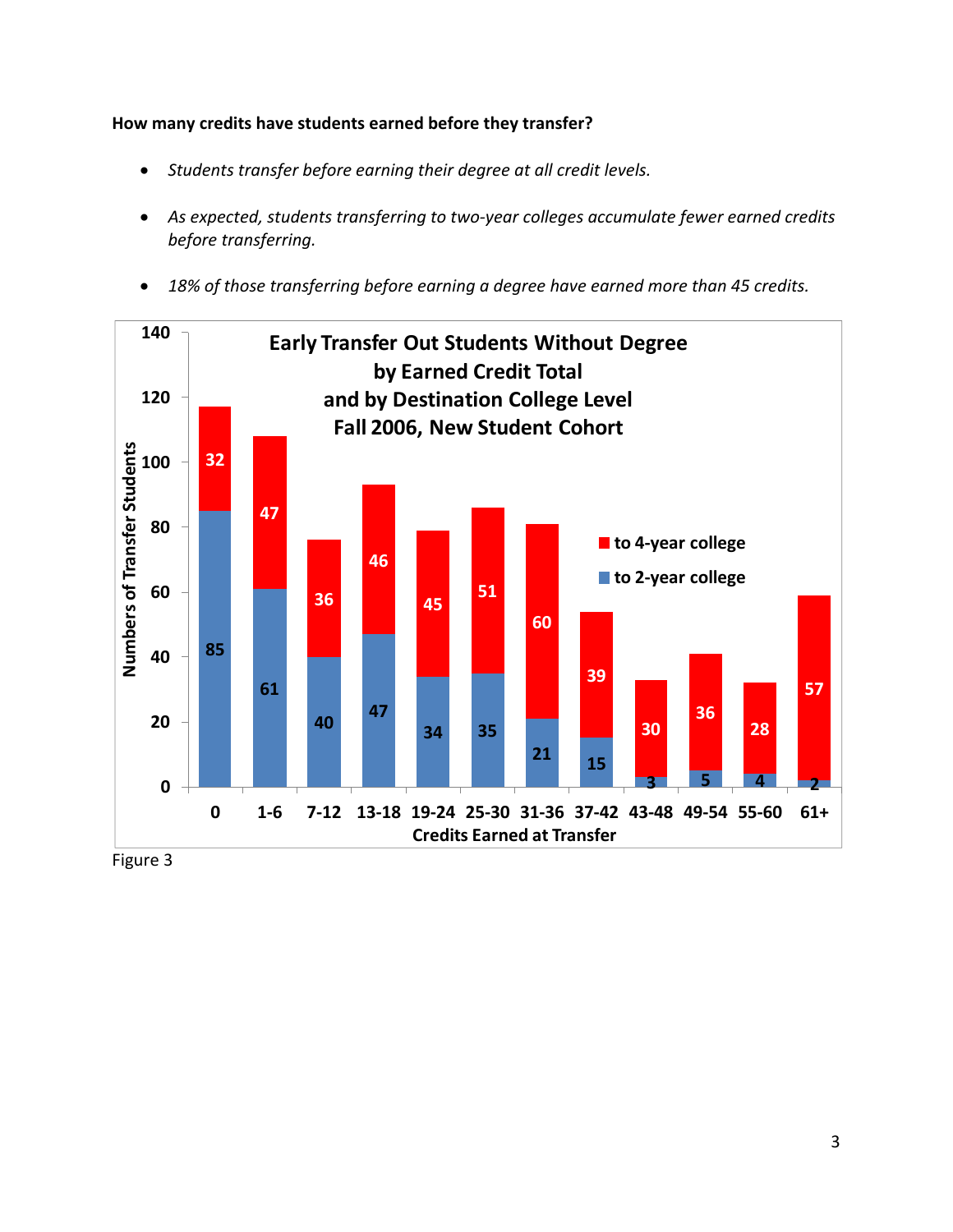**What is the GPA of students when they transfer early?**

- *Most students transferring early to a two‐year college have GPA's below 1.50.*
- The largest proportion of students transferring early to a four-year college has a GPA  *between 3.00 and 3.50.*
- The GPA distribution among graduates and students transferring early to a four‐year college is similar, except that 24% of the transferring students have GPAs below 2.00.



Figure 4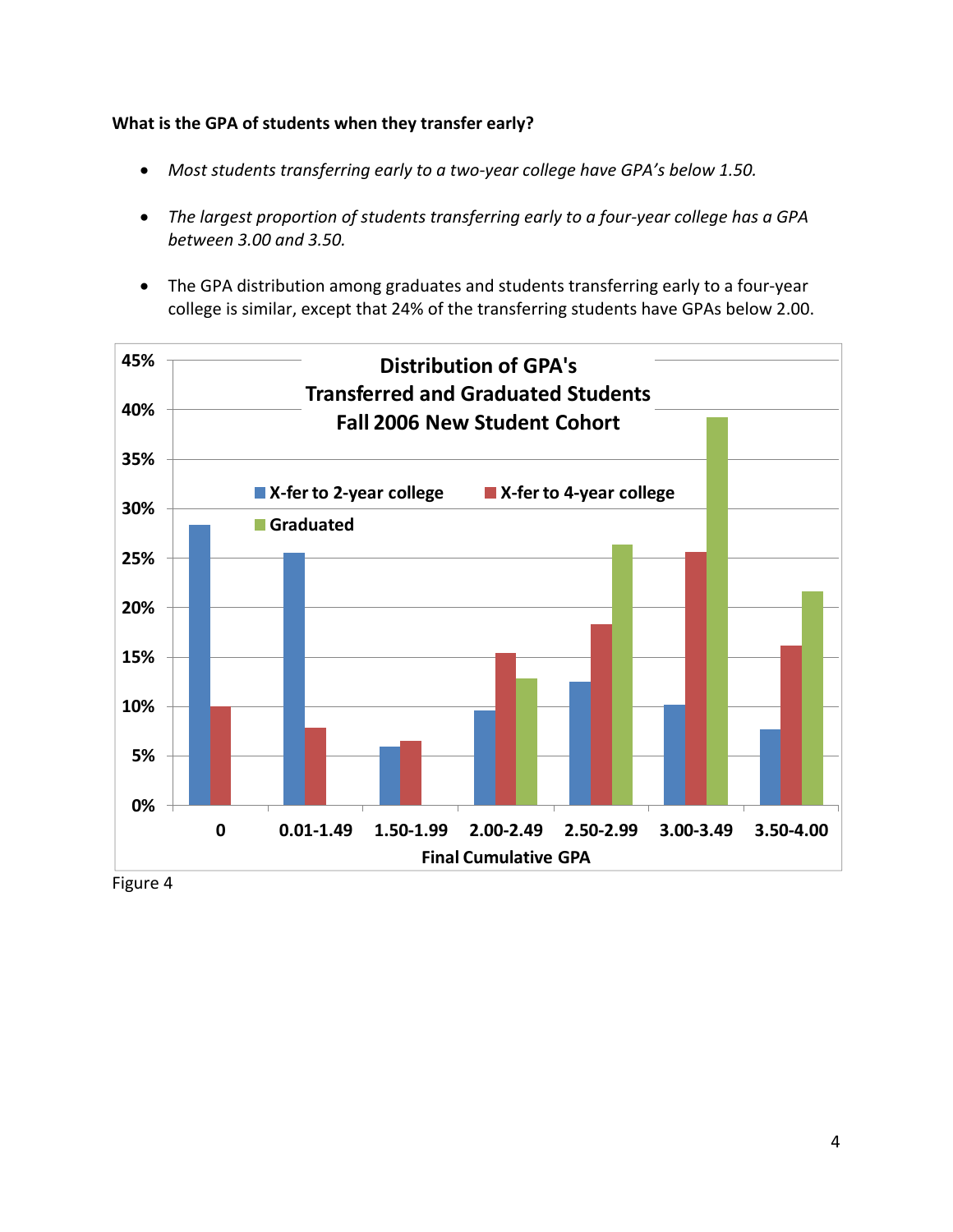## **Are more students transferring now than before?**



 *Total numbers of early transfer students (from all cohorts) began increasing in 2003.*

#### Figure 5

 (The apparent decline in recent semesters is an artifact of the time it takes for some students to find and enter a new college. As time goes by, more students whose last semester here was from Fall 2009 to Spring 2012 will show up in the Clearinghouse data after having found another institution.)

(Total number of early transfers found in this 34‐semester look, 19,659.)